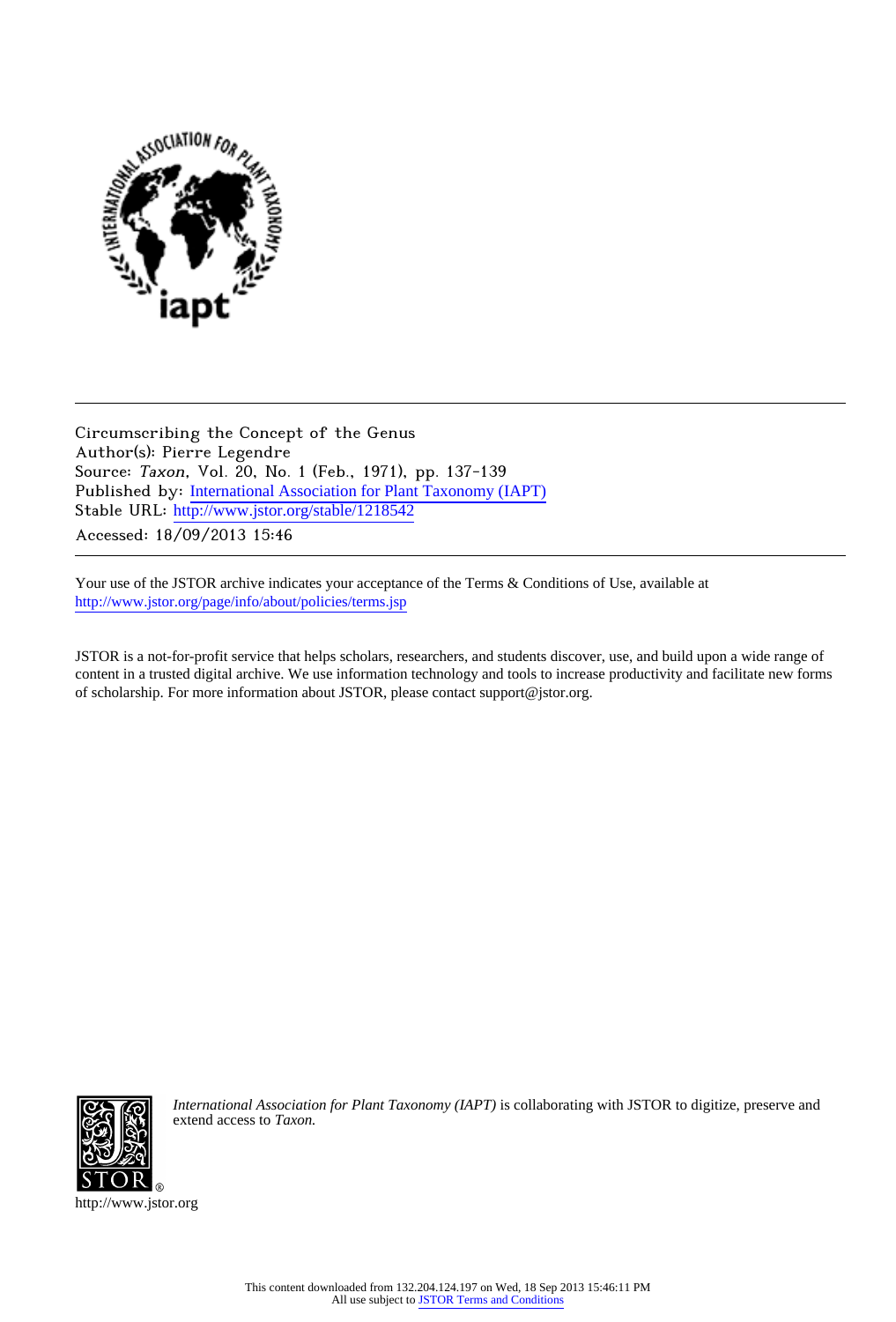# **CIRCUMSCRIBING THE CONCEPT OF THE GENUS**

## **Pierre Legendre \***

### **Summary**

**The present paper suggests that, despite its conceptual weakness, the cladistic approach to the delimitation of genera contains a valuable logical formalism. This logic could be applied to the dendrogram of the informational (genetic) similarity between the taxa to be classified. Even if this leads to a departure from a purely phyletic model of classification - that cannot be always maintained in a classification because of the**  internal limitations of the concept of classification  $-$  this approach corresponds much **better to what we want a classification to be. A logical justification is given to phenetic taxonomy, when properly done.** 

#### **Resume**

**Malgre la faiblesse de son concept de base, le cladisme contient dans sa logique interne des elements tres valables. Cette logique peut etre appliquee au semi-treillis**  représentant la similarité de l'information génétique des taxa à classifier. Une classification ne peut toujours être un modèle évolutif, à cause des limites intrinsèques du concept de classification. Par conséquent, même si l'application de cette logique nous **fait nous eloigner du modele purement phyletique, elle nous rapproche de ce que nous voulons intuitivement que soit cette classification. De ces considerations, nous concluons que les methodes phenetiques de taxonomie sont justifiees logiquement, lorsqu'appli**quées avec discernement.

**In a recent paper (Legendre and Vaillancourt, 1969) we tried to show the logical structure of the categories species and genus. The genus was then defined as a monophyletic group of species that occupies a given adaptive zone. However, in order to be logical, we introduced the concept of phyletic closure, by which all the species descending from a common ancestor have to be included in the same genus. We did not realize then that we were falling into the cladistic tendency when applying the notion of closure to the phyletic dendrogram, or evolutionary tree. Many of the following remarks are also applicable to categories above that of the genus.** 

**A biological classification is not intended to be a perfect representation of an evolutionary tree. Such a tree, to be perfect, would have to be drawn in a multi-dimensional, non-euclidian space. On the contrary, a classification is a two-dimensional representation of the relationship between organisms that defines on them a series of partitions of the organisms (vertical axis) in which the groups are ranked hierarchically (horizontal axis), as in the following example:** 

| Family | Genus 1            | Species 1            |  |
|--------|--------------------|----------------------|--|
|        |                    | Species <sub>2</sub> |  |
|        |                    | Species 3            |  |
|        | Genus <sub>2</sub> | Species 1            |  |
|        |                    | Species <sub>2</sub> |  |
|        | Genus 3            | Species 1            |  |
|        |                    |                      |  |

**\* Department of Biology, University of Colorado, Boulder, Colorado 80302, U.S.A.** 

**FEBRUARY 1971 137**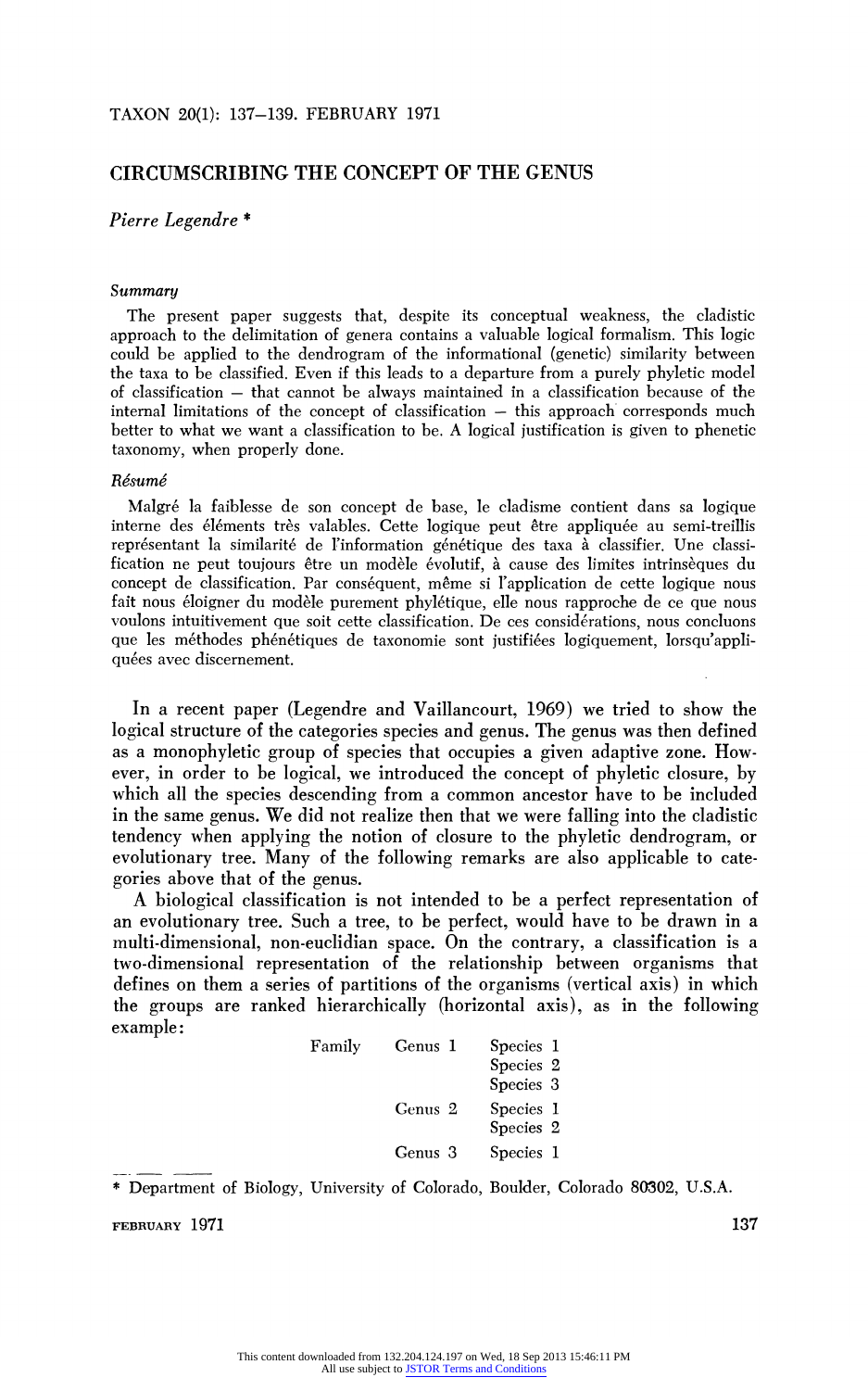**The classification can be intended to carry infomation on the closeness of taxa, saying for instance that genus 1 is closer to genus 2 than it is to genus 3 (often the case with higher categories); or it shows simply a relation between taxa that allows grouping of them under the next higher category, as is often the case with species that are ranked alphabetically under their common genus.** 

**But what is the relationship that we are referring to, in taxonomy? It is not always a relationship based on recency of common descent. For instance, the modern apes are more closely related by descent to man than to the monkeys. However, we want to group the apes and monkeys in one taxonomic group, and man in another, since man has become fit to a completely different adaptive zone, thus modifying considerably its gene pool.** 

**This example shows that a relationship, which we want to express in a classification, is based not on phylogeny but rather on genetic content or information content of the individual. It is preferable to use "information content" as a general term, since the importance of mutations is difficult to weigh in terms of change in the information-adaptive content of the individual. We do not refer here to genic and chromosomal mutations: the latter group does not necessarily have a major adaptive effect even if it is the type of mutations that lead to internal reproductive isolation, or speciation. We refer rather to mutations in the sense of the geneticist, and not in the sense of the cytologist, as we did in the paper mentioned above.** 

**In the course of evolution, when a group evolves fast to a new adaptive niche, it looses and gains some information in the process. So, its similarity with phyletically related groups decreases.** 



**Phyletic dendrogram (phylogram). Dendrogram showing in ordinate the degree of similarity between the information content of the taxa 1 to 4.** 

**An example is given in figures 1 and 2. Figure 1 shows the phyletic tree that led to the formation of four species from a common ancestor a. According to the generic criterion of phyletic closure, species 1 to 4 would have to be included in the same genus. However, the phylogram shows that species 4 has reached an adaptive zone different from that of species 1 to 3. In the differentiating process, the gene pool of species 4 has gone through a certain** 

**138 TAXON VOLUME 20**